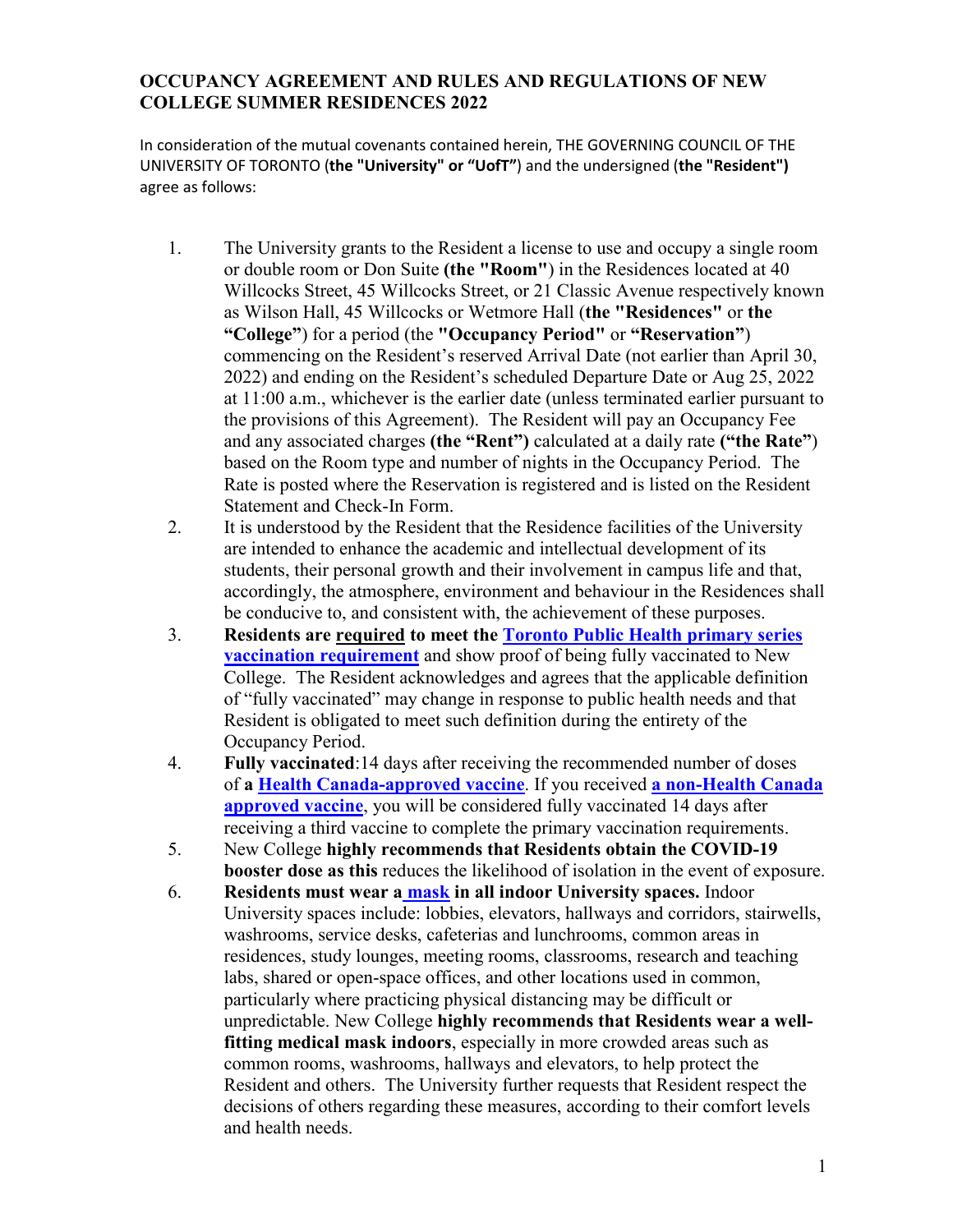- 7. Residents are encouraged to complete the Ontario Self-Assessment daily [Coronavirus \(COVID-19\) self-assessment \(ontario.ca\)](https://covid-19.ontario.ca/self-assessment/)
- 8. The Resident acknowledges and agrees that presenting false information, documents or statements, such as vaccination credentials, may lead, at the University's sole discretion, to termination of this Agreement and prohibition from attending University premises. This is a serious offence and may result in fines and/or criminal charges.
- 9. Residents are not permitted to complete a federally required travel quarantine in the Residence.
- 10. To promote safety and wellness in Residence, the Resident will notify the New College Residence staff (Front Desk by phone 416-978-8877) if required to isolate/quarantine or if the Resident tests positive for COVID-19. In such circumstance, the Resident is required to follow recommended protocols which may include being moved to another Room in the Residence, checking-out of the Residence or completing the self-isolation requirement at another property. Any expense incurred as a result of isolation/quarantine (i.e. room charges, testing kits, meals, moving etc) shall be payable by the Resident.
- 11. New College **highly recommends** that Residents bring a supply of rapid test kits to self monitor if showing symptoms of COVID-19. Rapid test kits can be sourced here: [https://www.ontario.ca/page/rapid-testing-home-use.](https://www.ontario.ca/page/rapid-testing-home-use)
- 12. The Resident will not book the Room for the purpose of quarantining or isolating individuals who have tested positive for COVID-19, have symptoms of COVID-19 or have been identified as a household close contact (including "presumptive positive" cases).
- 13. All Residents must **Check-In at the Wilson Hall Front Desk located at 40 Willcocks Street**. This Front Desk is the central desk for all the Residences and is open everyday for 23 hours - closed everyday from 3:00 a.m. to 4:00 a.m. and for emergencies. When checking-in, the Resident will need to **provide proof of full vaccination** - an official government issued enhanced vaccine certificate (with a QR code) with identification. If a Resident's proof of vaccination is not in English or French, such Resident shall be required to obtain a certified translation in English or French, which must must include the stamp or membership number of a professional translation association. The names of all persons staying in a Room must be registered at the time of Check-in and they must each provide proof of full vaccination.
- 14. This Occupancy Agreement shall be subject at all times to: (i) University guidelines, signage, policies and directives; and (ii) government orders, directives or public health guidelines, directives or recommendations in existence during the Term of this Agreement (collectively, "**Public Health Orders**").
- 15. The University reserves the right to deny access to University premises, including the Residence, to any person who fails or refuses to comply with Public Health Orders in effect from time to time.
- 16. The University may terminate this Occupancy Agreement immediately if Resident fails to observes any Public Health Orders. The University shall have not liability to the Resident as a result of such termination and no obligation to refund any amounts paid by the Resident.
- 17. The University may terminate this Agreement at any time due to circumstances resulting any Public Health orders, as amended and updated. In the event of such termination, the University shall not be responsible for any losses,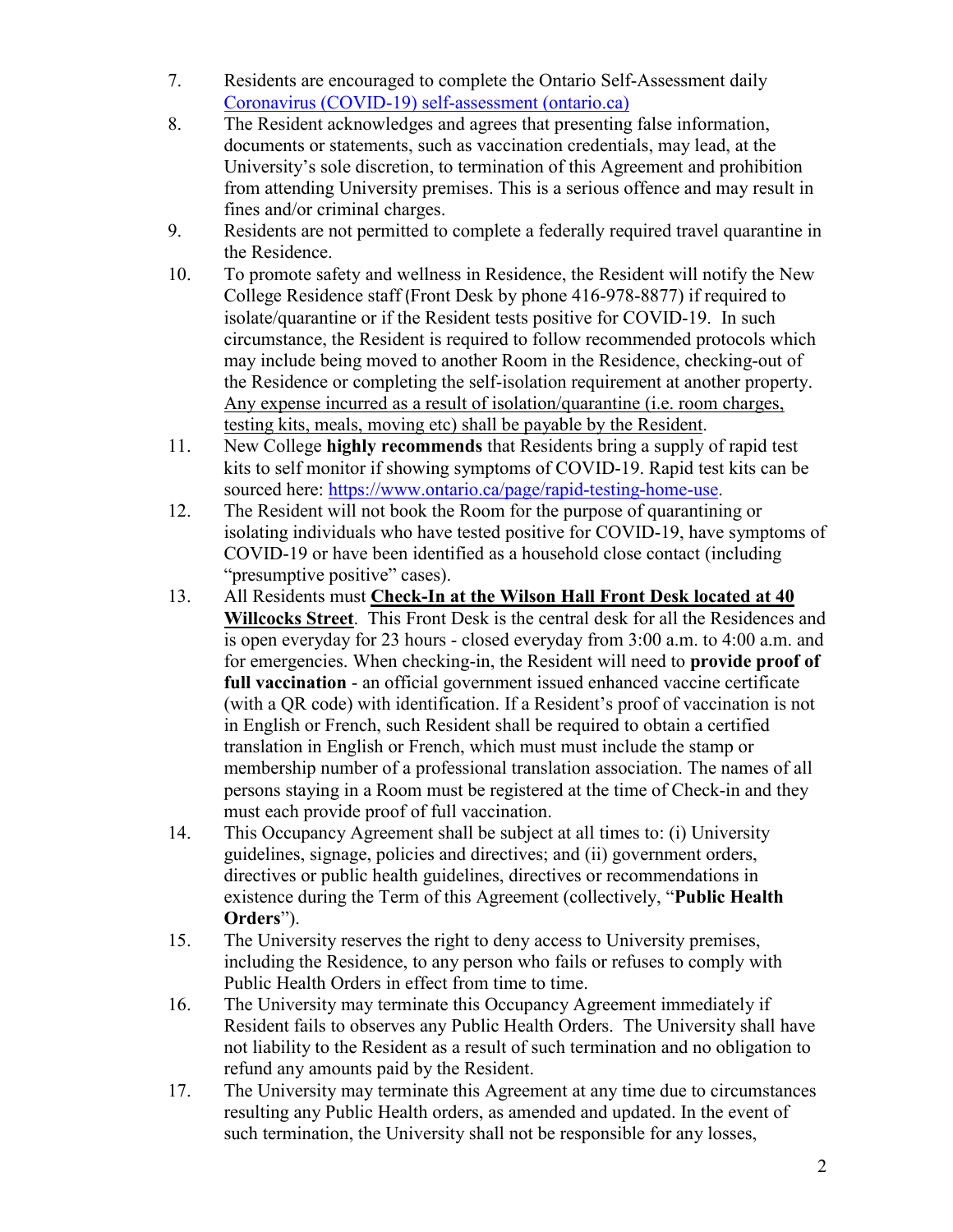damages, or expenses whatsoever suffered by the Resident. The Resident shall only be entitled to a refund of the fees it has paid to the University.

- 18. In no circumstances shall the University be liable for loss of profit or for other similar consequential damages based on breach of contract, warranty or otherwise if, due to a compliance with Public Health Orders or actions or directives taken by the University, if it is required to terminate this Occupancy Agreement.
- 19. **Check-in time is anytime after 3:00 p.m**. on the Resident's reserved arrival date. **Check-out time for all Residents is anytime before 11:00 a.m**. on the Resident's scheduled departure date.
- 20. Photo identification will be required when checking into the Residences which must match the registered Resident name on the Residence database. Photo identification must be shown upon request of any properly identified University personnel, which includes without limitation, summer Residence staff, front desk staff, dons or Residence staff, Campus Police our University-hired security guards.
- 21. **All Reservations require a non-refundable deposit of one night by credit card. Prepaid credit cards are not accepted.** This credit card will also be used as a security deposit and will only be charged if Resident does not return the Keys (as defined in this Agreement) and/or if there are any outstanding fees due on departure (i.e. damage or missing items). Payment cards are subject to validation checks and authorization by the card issuer. If the University does not receive the required authorization, it reserves the right to cancel the Reservation, terminate the Resident's residency and this the license granted hereby.
- 22. Room Reservations can only be paid for by credit card (VISA, MasterCard, Visa Debit, MasterCard Debit, American Express) through the summer portal OR by certified cheque/bank draft/money order for the entire Reservation balance made payable to the "University of Toronto" and provided to the Residence front desk. Personal cheques and Cash will not be accepted by the University.
- 23. For daily, weekly or sessional rate Reservations, **the entire balance is due upon arrival**.
- 24. If the Resident has reserved a Room for longer than one month on the monthly rate, the Rent payment from the arrival date to the end of the first month is due upon arrival. Subsequent Rent payments are due on the  $1<sup>st</sup>$  of each month by 5:00 p.m. EST. Late payment charges of \$20/day up to 2 days will be applied to overdue accounts.
- 25. Failure to pay Rent and any charges in full by  $8:00$  a.m. EST on the  $3<sup>rd</sup>$  day of the month will result in the termination of the Resident's residency and this license and the Resident will be notified to vacate the Room immediately. If the Keys are not returned to the Summer Residence Office upon vacating the Room, an immediate lock change will occur at the Resident's expense. Any outstanding charges on the Resident account such as Rent, damages and the cost of the lock change will be sent to a collection agency if it is not settled before departure from the College.
- 26. The Resident may have their residency and Agreement terminated for repeatedly being late paying Rent and any charges.
- 27. **Early departure or cancellation notice (after checking in):** Seven (7) nights advanced notice in writing is required to the Summer Residence Office (email: [summer.newcollege@utoronto.ca\)](mailto:summer.newcollege@utoronto.ca) if the Resident wishes to move out before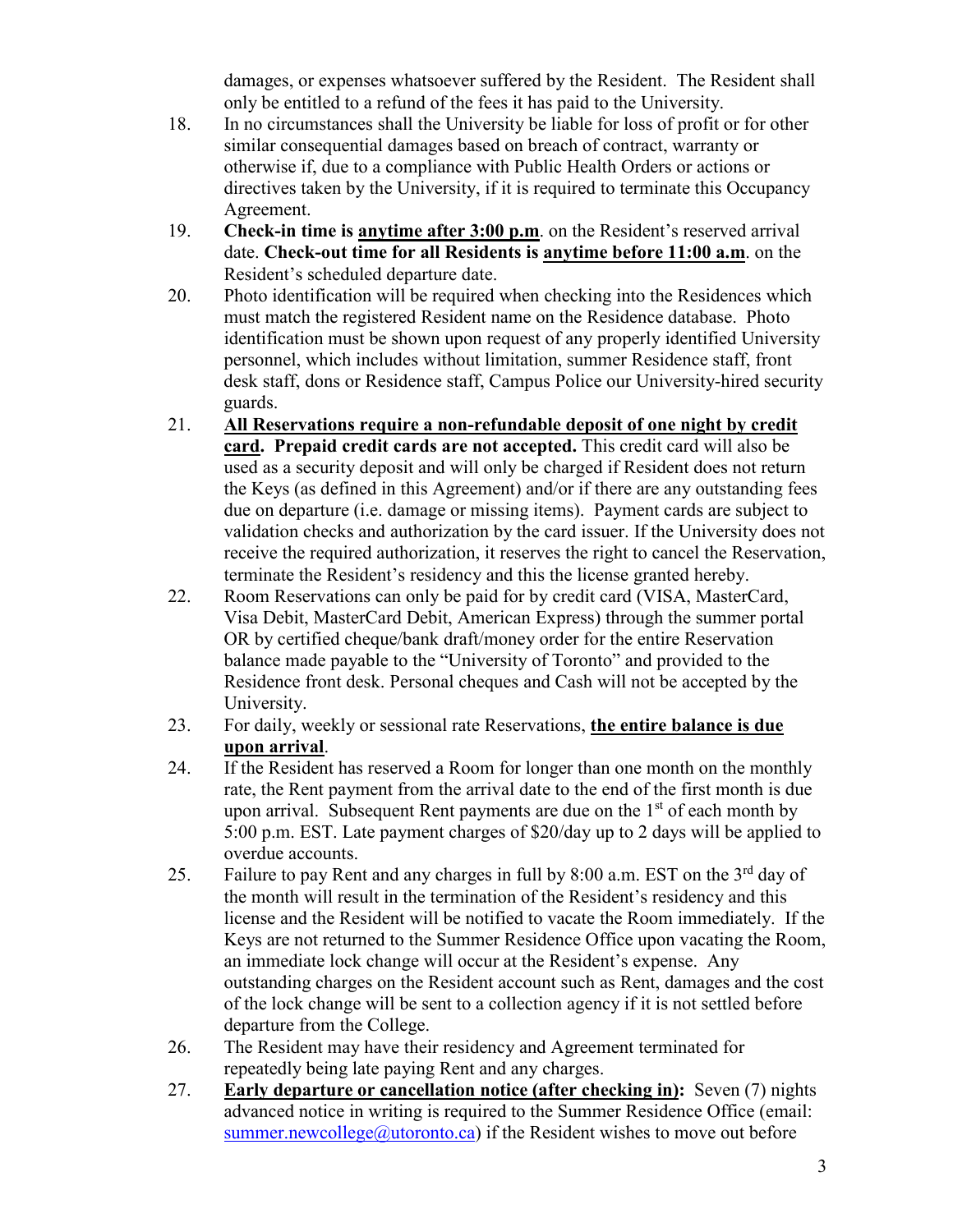their scheduled departure date. The Rate will be then be re-calculated. If the total number of nights after re-calculation with the new departure date is less than 29 nights, the rate will be re-calculated using the weekly daily rate. If the total number of nights after re-calculation with the new departure date is 29 nights or greater, the occupancy rate will be re-calculated using the monthly daily rate. Once paid, there will be no refunds on stays of 7 nights or fewer. Refunds may be issued by cheque and may take up to four weeks to be processed.

- 28. Failure to check-out on the Resident's scheduled departure date or checking-out after 11:00 a.m. without written approval by the Summer Residence Office may result in one or more of the following: i) extra charges; ii) a member of the Summer Residence staff entering the Resident room and removing all contents/personal belongings which do not belong there to get the room ready for the subsequent Resident; and iii) immediate termination of this Agreement and immediate termination of the Resident's residency. The College will not be responsible for any contents/personal belongings that may be lost, damaged or stolen.
- 29. The Resident will receive **one key-fob** for the Room and admission to the Residences and one mailbox key (**"the Keys''**). If the Keys are lost (or not returned on or before the reserved departure date), the Resident will be charged for Key replacement fees and/or a lock change. The University will charge the following **key replacement fees**:
	- **set of one key-fob and one mailbox key during work hours is \$35** (\$200 per set if after work hours and holidays) Note: in the rare case that the Resident is issued the metal key for the Room and this key is lost, the Resident will be charged \$200 (\$500 if after work hours and holidays)

These charges and any lock change fees that may be assessed by the University must be paid in full before a new set of Keys is issued. Failure to do so may result in the Resident being evicted from the Residence. The Resident will not lend to a third party, nor duplicate, nor permit duplication of, nor be in possession of a duplicate of, any of the Keys.

- 30. The University will consider a Resident's (i) failure to follow check-in procedures, (ii) make required payments or (iii)take possession of the Room on the reserved Arrival Date, unless written notice of intent to take possession of the Room is received and all fees and charges are paid in advance, as termination of the Reservation and this Agreement by the Resident. Upon such termination event, the Room will be released to another potential resident without notice to the defaulting Resident.
- 31. The Resident must be 18 years of age or older unless Agreement is also signed by Parent/Guardian 18 years of age or older. Any guests under 18 must be accompanied by an adult chaperone.
- 32. The Resident understands that the College is a university dormitory-style residence with shared communal washrooms and a shared common room.
- 33. All washrooms on each floor in all Residences will be single-gendered. Genderneutral washrooms will be located in our Wetmore Hall Residence. Washrooms have private and locking shower stalls and toilet stalls.
- 34. Linen and a small towel will be provided in the Room upon arrival (except for current New College students) and there will be no daily housekeeping service.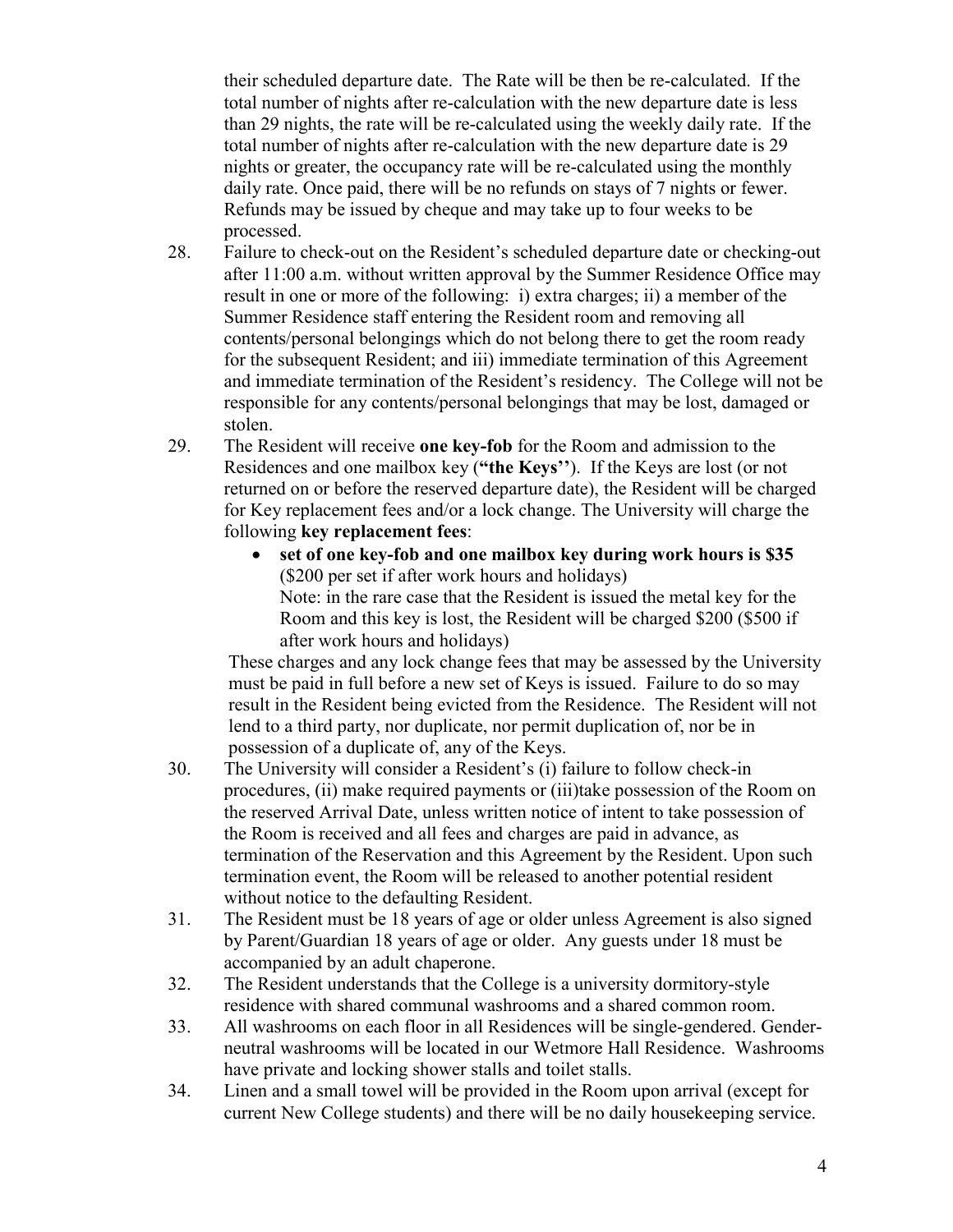- 35. **Quiet hours are from 10:00 p.m. to 8:00 a.m. every day**. Residents are expected to keep noise to a minimum. The use of "subwoofers" and powerful speakers/amplification is not acceptable. Security guards will patrol the Residence halls during this time. Excessive noise levels will not be tolerated.
- 36. The laundry rooms on each Residence floor will be closed or unavailable from 11:00 p.m. to 8:00 a.m. daily.
- 37. **New College promotes a drug-free, smoke-free and harassment-free environment.** A Resident has a responsibility to respect the rights and privacy of fellow residents.
- 38. University-hired Security guards will patrol the Residences after hours. Any Resident who is issued a warning by any University Staff or University-hired Security guard will be served a written warning the next day. If the Resident receives a second official warning, they will be evicted from the Residence. This policy will be enforced at the sole discretion of the College.
- 39. If the Resident's actions or behaviours are deemed by the College to (i) be detrimental to the general well-being or comfort of other residents staying at the Residences or (ii) constitute a violation of any of the rules and regulations in this Agreement, then the College reserves the right to immediately evict the Resident prior to any official warnings. This decision will be final and made at the sole discretion of the College.
- 40. **No overnight visitors/guests past 10:00 p.m. are allowed.** The College offers daily accommodation stays for visitors/guests.
- 41. For safety reasons, and subject to public health directives, day visitors/guests are limited to the number of beds in the Room and will need to be registered (signed in and out) with the front desk. Residents are responsible for the actions all of their registered guests/visitors and must ensure such guests/visitors follow the rules, regulations and all applicable healthy and safety protocols.
- 42. A Resident occupying a double room with a roommate will be required to pay the entire cost of the double room in the event that the roommate leaves early. Subject to availability, the Resident may be relocated to a single room, at which time the Resident will be charged at a single room rate for the remainder of the stay.
- 43. The College reserves the right to re-locate a Resident from an assigned room given reasonable notice.
- 44. The Resident may not change rooms without the written approval of the Summer Residence Office.
- 45. The Resident will not assign this license agreement or sub-license (i.e. Airbnb) the Room or any part thereof to any other person or otherwise relinquish possession or occupation of the Room, nor permit someone to stay free of charge in the Room overnight.
- 46. The University shall not be liable to the Resident for personal injury or death of Resident, or for any damage to, or loss or theft of, Resident's personal property. or on the Residence property save where the same is caused by the wilful or negligent act or omission of the University or those for whom the University is legally (or under law) responsible. The Resident will indemnify the University and save it harmless from any and all liability in respect of any injury, loss, or damage occasioned by any act or omission of the Resident, his/her guests/visitors, agents or invitees. The University's insurance policies do not cover a Resident's private possessions.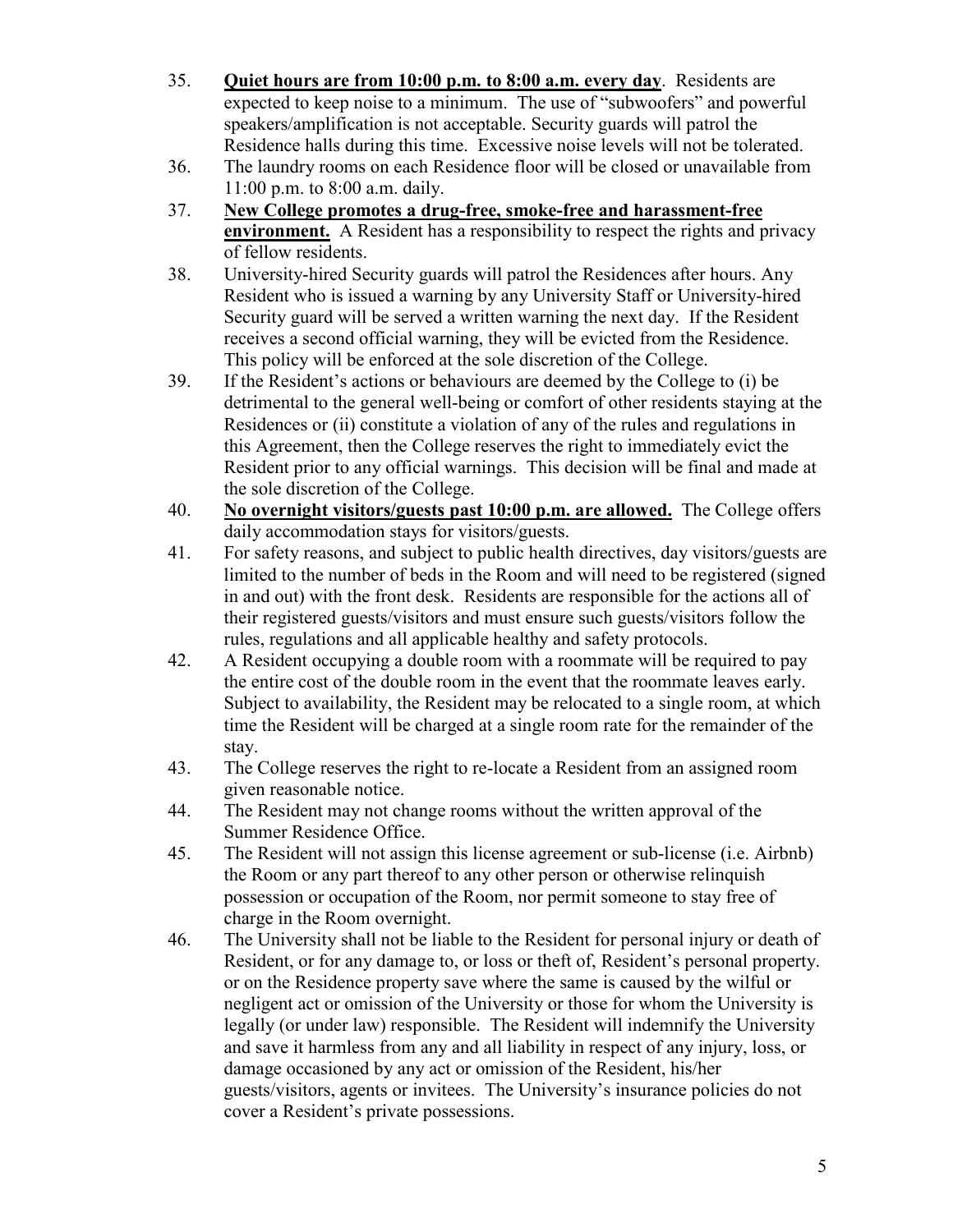- 47. The Resident is responsible for following any posted physical distancing and capacity limits and keeping all common areas (i.e. hallways, washrooms, laundry rooms and common rooms) clean after use. Residents must use only the common room on their assigned floor and shall not leave any kitchen utensils (such as pans, pots, silverware, glasses, etc.) in the common room. Residents must ensure that foodstuff is properly labelled (with name, room number and date) and thrown out if expired prior to departure. The College is not responsible for lost or stolen food or kitchen utensils that are removed or thrown away from the common areas.
- 48. Refrigerators in the common rooms will no longer be in use. Residents who are staying long-term can rent a fridge through the University's Campus Fridge Rental Company by emailing  $rlyl{ }p$ sales@rogers.com (email only) with the Resident's current room number, arrival and departure date and cell phone number.
- 49. Cooking is permitted in the common rooms only. Residents must NEVER leave the stove unattended in the common room.
- 50. For safety reasons (unless occupying a Don Suite), the use of electrical appliances, including but not limited to -kettles, open elements (i.e. hot plates), frying pans, woks, coffee makers, blenders, rice cookers, popcorn makers, toasters, microwaves and ovens in the Residence rooms is forbidden.
- 51. Open flames are not permitted in the Residence, including but not limited to the use of candles, birthday cake candles, sparklers and incense.
- 52. Due to health, safety and fire hazards, self heating instant hot pots or products using similar technology is prohibited in the Residence.
- 53. Use of a heating or cooling equipment device or other devices that might overload the electrical circuits (anything exceeding 12 amps) is prohibited. Also, plugging in too many devices in Resident's Room will cause tripping of the electrical breaker. Repeated offences will result in the Resident agreeing to the University's assessment of cost for bring in an electrician
- 54. The College reserves the right to close common areas such as washroom areas, laundry rooms or common rooms at any time for as long a period as it sees fit if such space is found in a state of disrepair, has faced repeated noise violation issues, or is deemed to have health and safety concerns.
- 55. The University will supply the Resident with the following furnishings in the Room until the departure date: bed frame, waste-paper basket, mattress, mattress cover, curtains or blinds, pillow, pillowcase, linen and towel, bedspread, desk, desk drawers and desk chair closet/wardrobe, bulletin board, mirror, dresser, smoke detector and battery. Additional to Don Suites: couch/love seat, lamp, fridge, microwave, stove burners. The Resident is responsible to ensure that the above furnishings are intact and to report any missing or damaged furnishings to the Wilson Hall front desk immediately on arrival and then prior to departure.
- 56. The Resident will not bring in their own mattress or cot and will not store, replace or remove any of the furnishings supplied in the Room. The Resident will not keep or use a waterbed in the Room.
- 57. The Resident may not move furniture from his/her room or from any part of the Residences without the permission of the Summer Residence Office.
- 58. The Resident will not make alterations to the structure of the Room or affix anything to the walls or ceiling of the Room or the Residence. The Resident will not paint, decorate or deface the Room or any room door, wall, window,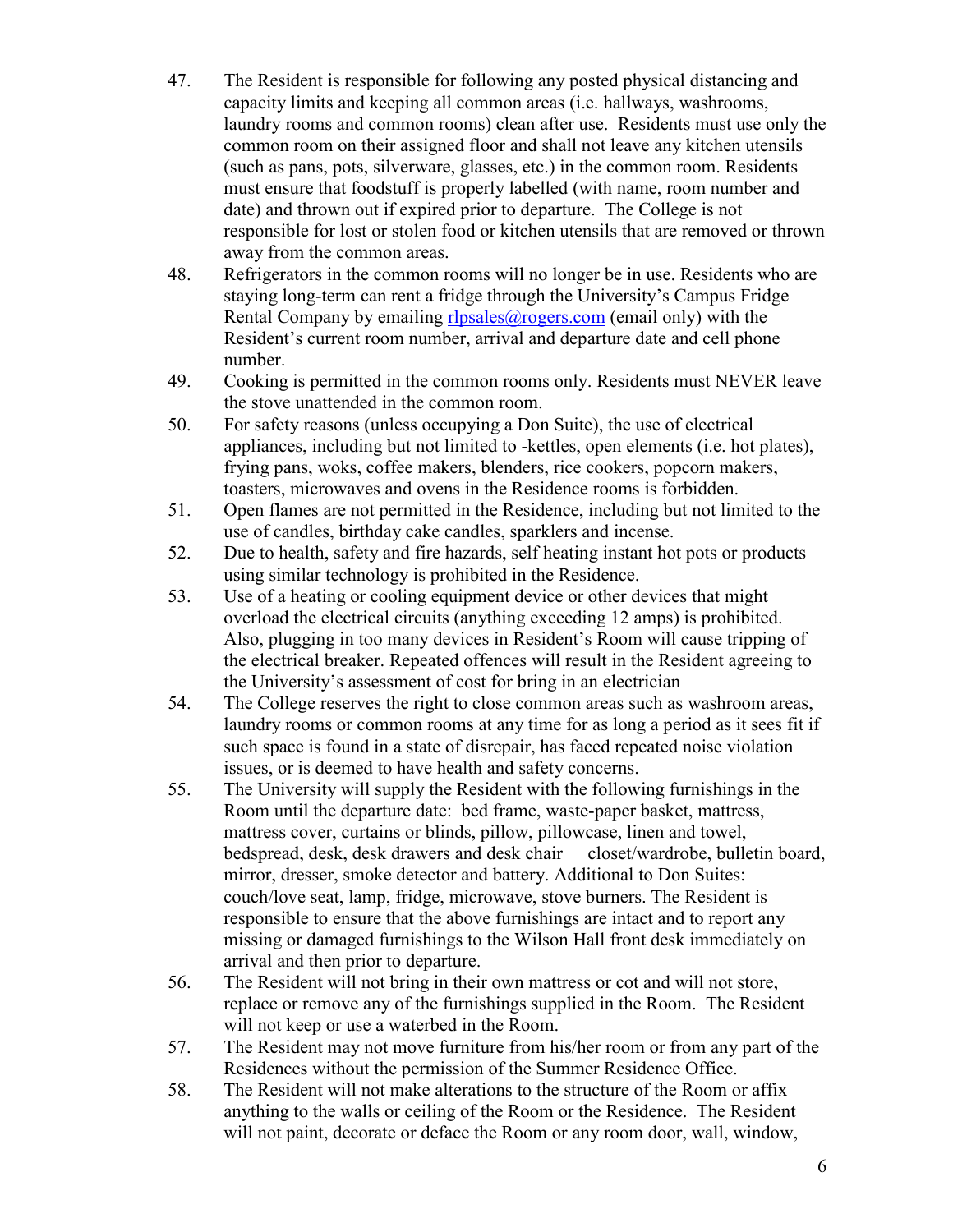ceiling or surface of the Residence or permit their roommate, guests or invitees to do so.

- 59. The Resident will not under any circumstances tamper with or change the lock, or add a lock or other security devices to any door of the Residences.
- 60. The Resident will comply with the **New College Network Usage Agreement (Schedule "A")**.
- 61. The Resident will comply with the **University of Toronto Code of Conduct:** [\(https://governingcouncil.utoronto.ca/secretariat/policies/code-student-conduct](https://governingcouncil.utoronto.ca/secretariat/policies/code-student-conduct-december-13-2019)[december-13-2019.](https://governingcouncil.utoronto.ca/secretariat/policies/code-student-conduct-december-13-2019)
- 62. The Resident is responsible for keeping their bedding and linen clean during their Occupancy Period.
- 63. The Resident is responsible for keeping and leaving the Room in a clean, hygienic and undamaged condition (fit for habitation) and will not allow any refuse, garbage or other questionable objectionable material to accumulate in the Room or in or around the College before departing from the Residence. The Resident agrees to the College's assessment of cost for cleaning, restorations or repairs. The Resident will be invoiced for this assessment. If the Resident fails to pay this cost, these charges will be sent to a collection agency.
- 64. Any damage to or removal of furnishings in the Room or Residence will be charged to the Resident (and to the roommate in the case of a double room). The Resident agrees to the College's assessment of damages or missing items. The Resident will be provided with an invoice which is to be settled upon receipt.
- 65. The Resident agrees to pay for the repair of any damage to the Residence caused by him/her or their guests.
- 66. In the case of a double room, the Resident will be held liable for the actions of their Roommate which fail to follow the rules and regulations of the New College Summer Residences, including timely payment of Rent and other charges.
- 67. For safety reasons, miscellaneous clutter such as clothing, shoes, and belongings are not allowed in the hallways.
- 68. Floor Security doors are locked 24 hours a day. It is the Resident's responsibility to ensure that these devices are used as intended. Persons found tampering with or misusing floor locking devices may be evicted from the Residence.
- 69. Properly identified University staff, which include without limitation, Summer Residence Office and front desk staff, Dons, and facilities staff may enter a Residence room at reasonable hours (on reasonable notice—except in the event of an emergency or perceived emergency or a disturbance or breach or suspected material breach of the rules and regulations) to carry out necessary repairs, changes or improvements to the Room and its furnishings as the University may deem necessary or desirable, check radiators, check smoke detectors, inspect for cleanliness, examine the state of the Room, including the state of sanitation, safety and repair thereof, or investigate issues that effect the safety and reasonable enjoyment of the community.
- 70. The use of rollerblades, skates, scooters and skateboards is prohibited in the Residence or any University building. The playing of ball, frisbee and other missile games is not permitted in the Residence nor in the interior quadrangle (Quad) of the College.
- 71. For safety reasons, screens are to remain on the windows.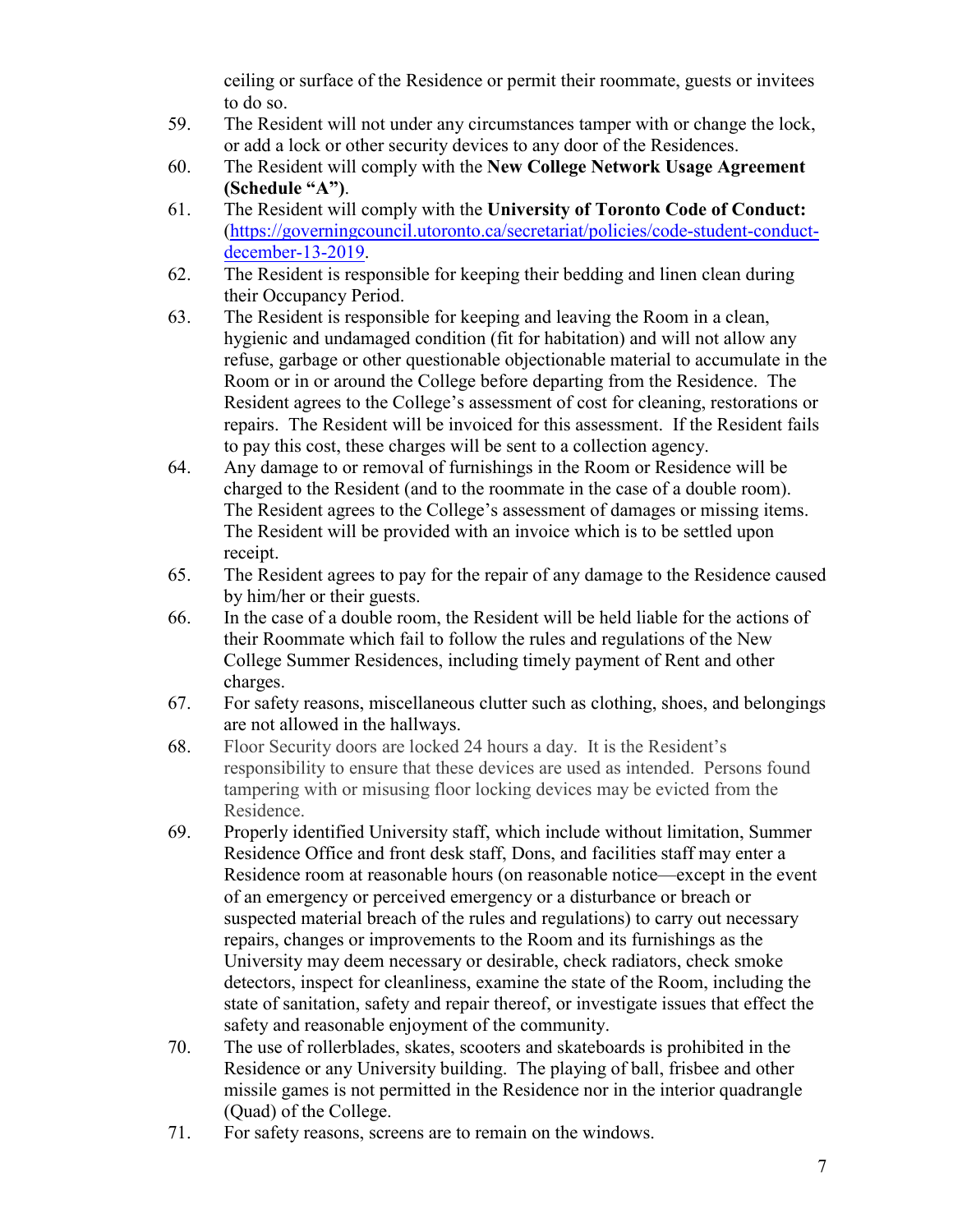- 72. Anyone who lights a fire or fire cracker, or tampers with fire equipment (including smoke detectors) within the University and its grounds will be liable to a fine and/or the cost of repairing or resetting the equipment and/or legal action. Tampering with fire equipment is an offence under the Criminal Code.
- 73. Any devices that are not Ontario Electrical Safety Code approved are not allowed in the Residence.
- 74. **The Residences are 100% non-smoking.** Smoking, and any evidence of smoking, including of odor is not permitted anywhere in the Residences, including anywhere on the University of Toronto campus. This includes smoking and vaping of cannabis products and growing cannabis plants. Sales, advertising, branding and sponsorship of cannabis products is not permitted.
- 75. **Alcohol is prohibited in any public area of the Residences**, including the hallways, stairwells, washrooms, common rooms, gardens and the interior quadrangle (Quad).
- 76. Acts of public drunkenness by the Resident or their guests is punishable by immediate eviction from the College. The Resident will be required to vacate their Room immediately and will forfeit any payments on their Accounts.
- 77. Pets are not allowed in the Residences at any time including any animal, fish, reptile, insect or bird.
- 78. Possession of any firearm, ammunition, air gun/rifle, firework, prohibited or offensive weapon, slingshot, explosives, illicit narcotics/drugs/drug paraphernalia/smoking pipes/open flame elements and/or conduct that can lead to property damage or injury to others, including but not limited to: throwing articles from Residence windows, roofs, patio or the gardens, will constitute grounds for eviction from the Residences.
- 79. All Residents must abide by the Residence Dining Hall Rules which are posted at the entrance of the Dining Hall. All residents must follow strict health and safety guidelines for picking up boxed or prepared meals.
- 80. The Resident will not behave in a manner that will unreasonably disturb, annoy or interfere with, the use or enjoyment of the Residences by other residents, or permit anything to be done or kept in the Residences which will obstruct or interfere with the enjoyment or rights of the other residents.
- 81. In the case that the College has removed contents /personal belongings in a Resident's Room or anywhere in the College due to an emergency or a Resident not checking out on their scheduled departure date without informing the Summer Residence Office, the College will not be responsible for damaged, lost or stolen items. Residents leaving contents/personal belongings behind anywhere in the College will be disposed of after one week of the Resident's scheduled departure date.
- 82. To the extent that the College is unable to fulfill, or is delayed or restricted in fulfilling, its obligations by any cause beyond its control, the College and the University shall notify the Resident and be relieved from the fulfillment of its obligations during that period and the Resident shall not be entitled to any reduction in fees or any compensation as a result thereof. Without restricting the generality of the foregoing, the College and the University shall not be responsible for failing to meet its obligations due to acts of God, epidemics, war, threat of war, any health emergencies, government retaliation against foreign enemies, government regulation or advisory, disasters, fires, floods, earthquakes, accidents or other casualty, severe weather conditions, pandemics, intervention by civilian or military authorities, governmental legislation, civil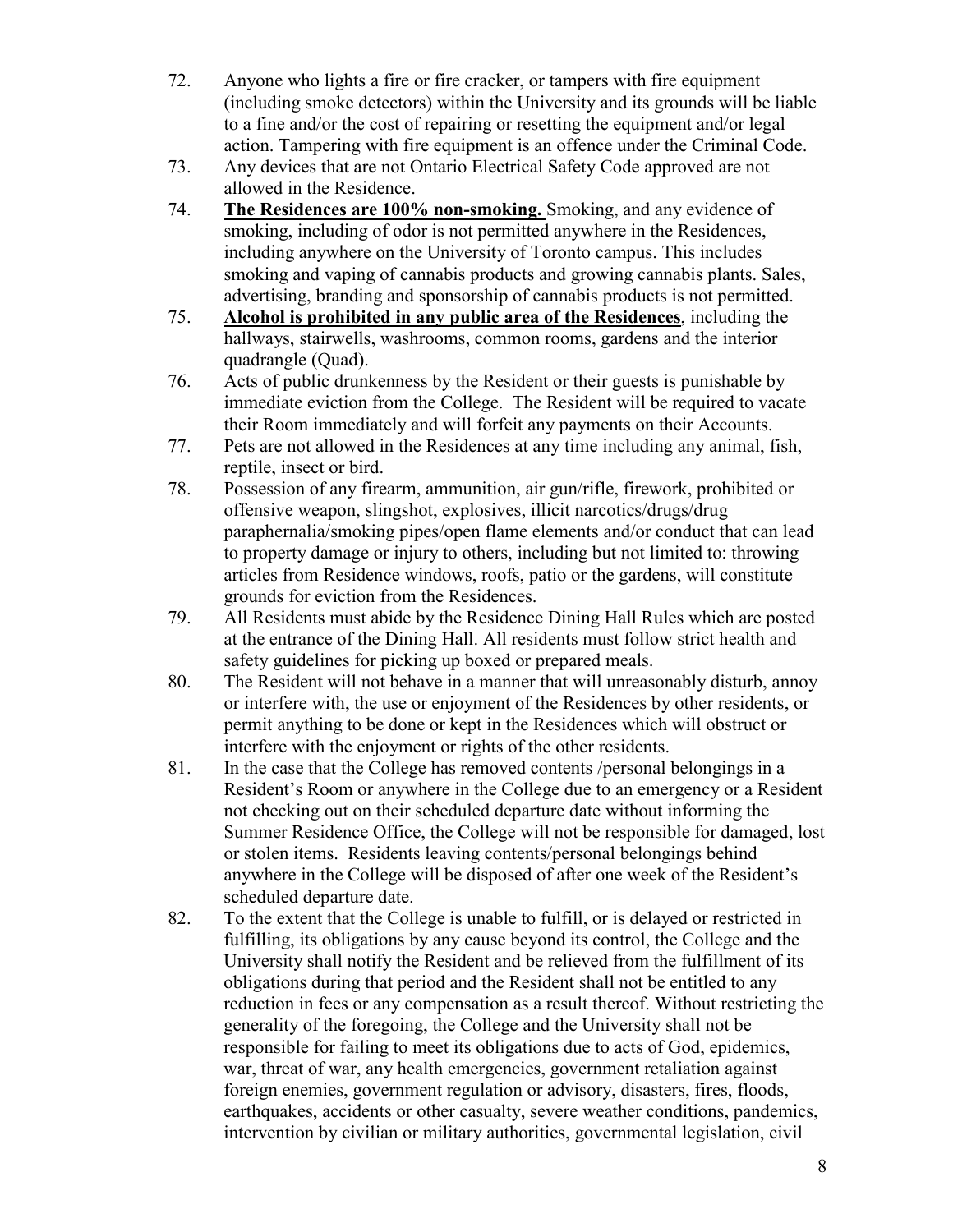disorder, terrorist acts and/or acts of terrorism, acts of foreign enemies, other unforeseen developments, curtailment of transportation services or facilities preventing Residents from arriving at the Residence or a similar intervening cause beyond the College and the University's control making it illegal, impossible or commercially impracticable to provide the services at the Residence.

- 83. The College and the University reserves the right to require the Resident to immediately vacate the Residence if a situation occurs in which safety are compromised. Refunds are at the discretion of the College.
- 84. The College will try to accommodate specific requests such as room types, rooms and residence buildings. However, such accommodation is not guaranteed and under some circumstances the Resident may be changed to a different floor or residence building. The Room and room type shall be assigned by the Summer Residence Office.
- 85. Residential buildings are occasionally subject to pest outbreaks, including but not limited to, bedbugs. If a pest outbreak is suspected, Residents are required to immediately contact the front desk so an inspection can be arranged. If the presence of pests is confirmed, residents will be required to actively participate in the treatment by following the directives of the University and/or professional pest control workers. To reduce the likelihood of spreading pests to unaffected areas, residents will not be relocated to a new room. No refund or reduction of fees will be issued to those who are inconvenienced by pest inspection or remediation processes.
- 86. There are circumstances in which an assigned room must be vacated in order to deal with emergencies and serious facility issues. The College reserves the right to re-locate the Resident from an assigned room to a temporary room. The Resident acknowledges that they will be required to move back to the original room at the discretion of the College once the room issue has been resolved. If the original room is unavailable, the College will issue a new room for the Resident. In the event the Resident fails to move their belongings within 24 hours of notice, the College reserves the right to move all Resident belongings at the expense of the Resident. The College shall not be liable to the Resident for any damage to or loss or theft of personal property as a result of the move.
- 87. The Resident acknowledges that the Residences are located within a major urban centre and, as a result, there may be noise, construction, local events, and other disturbances over which the University has no control that may impact the occupants of the building. During the summer, maintenance and renovation of the Residence occurs and may necessitate limited access to the Room or common areas. No refund or reduction of fees will be issued to those who are inconvenienced by such disturbances.
- 88. The Resident represents that, during any prior stay at any residence at the University of Toronto, the Resident's Occupancy Agreement (or any contract that the place of accommodation uses as an agreement between them and the Resident, for the space provided to the Resident) was not terminated for any violation of its provisions.
- 89. The Resident acknowledges that the Residence reserves the right to amend this Agreement and make any additional rules and regulations or policies as the need arises. The Resident agrees that emailing the revised amendments to the Resident, shall be deemed sufficient notice thereof to the Resident. Furthermore,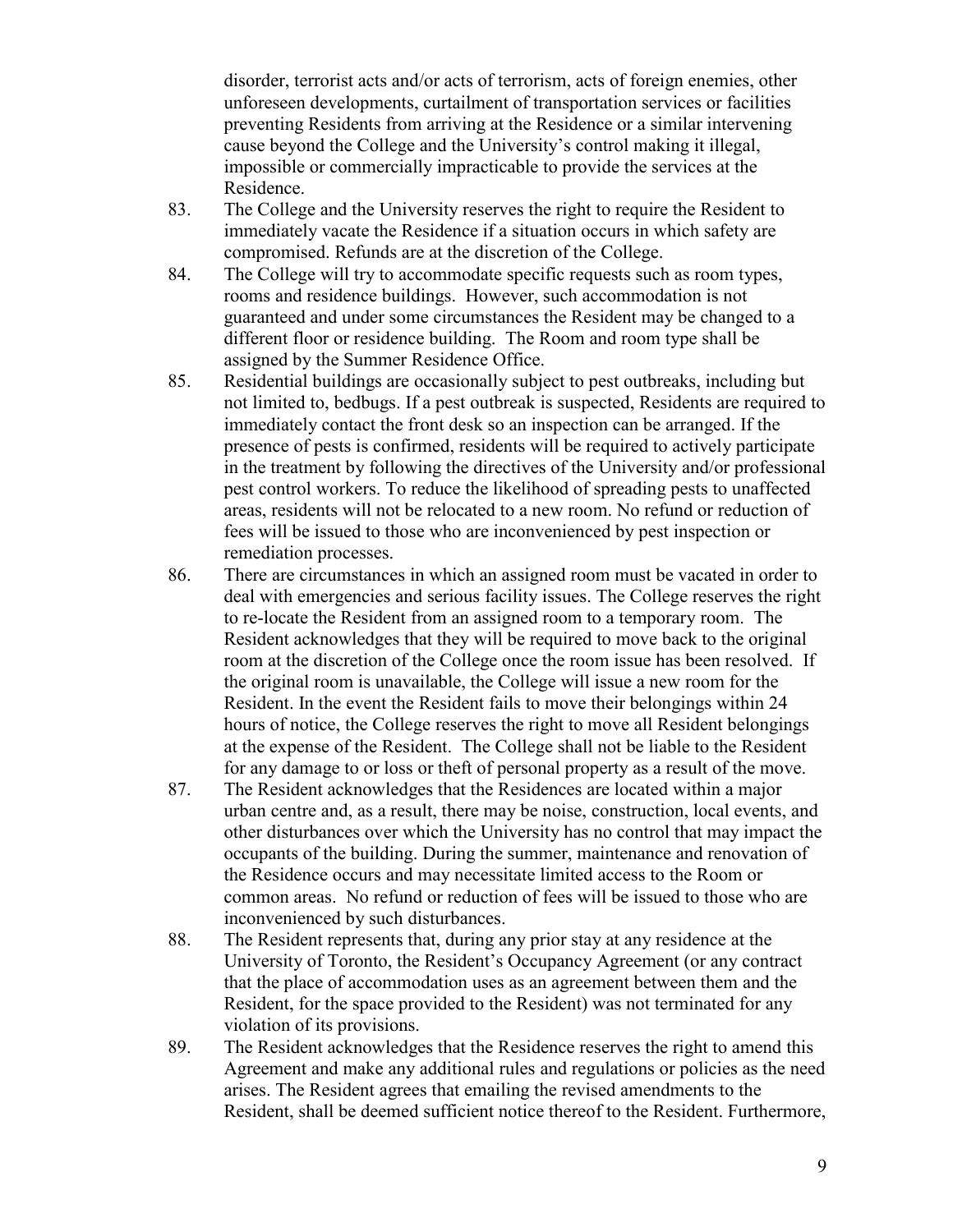the Resident acknowledges that it is the Resident's responsibility to read and be familiar with this Agreement.

- 90. The Resident acknowledges and agrees that the living accommodation is provided by the University of Toronto to its students or staff where all major questions related to the living accommodation are decided after consultation with a council representing the residents, the living accommodation does not have its own self-contained bathroom and kitchen facilities and is not intended for year-round occupancy, and therefore the Residence is exempt from the Residential Tenancies Act, 2006 ("**RTA**") pursuant to S. 5 (g) of the RTA.
- 91. Emergencies and other Unavoidable Events:

a. An "Emergency" means a health emergency or other unavoidable event which is beyond the reasonable control of the University, which results in a situation in which the University determines in its sole discretion, based on advice from a medical professional, or a directive, bulletin, notice or other form of communication, order or legislation from a public health authority or other authority having jurisdiction, or other information or advice deemed relevant by the University ("Directives"), that a Resident, employees of the University or other persons or invitees, are or may be exposed to imminent danger from a dangerous condition or situation, damage to the Residences, disease, virus or other biological or physical agents that may be detrimental to human health, while in the Residences.

b. If an Emergency exists, the University may amend, supplement or otherwise enforce any rules or regulations in existence, may impose additional rules and regulations, and may impose restrictions to mitigate or minimize the effects of the Emergency. Without limiting the generality of the foregoing:

i. during an Emergency, the University shall be entitled to restrict or limit access to Residences to employees of the University only, and/or to prohibit entry by a Resident, visitors or invitees for a reasonable period of time during such event;

ii. notwithstanding that the University may have entered into an Occupancy Agreement with a Resident, the University shall have the right during an Emergency where the University determines that it will not be safe to operate Residences to terminate such agreements prior to the commencement of the Occupancy Period, in order to comply with Directives or, and the University shall have no liability to a Resident as a result of such termination;

iii. the University shall be entitled during an Emergency to close all or any part of the Residences if it determines that it is not safe to continue to operate the Residences or certain parts thereof, in which case a Resident shall vacate the Room they occupy in accordance with the reasonable requirements of the University;

iv. the University shall be entitled, during such time as there is an Emergency to require all Residents to comply with reasonable measures imposed in respect thereof by the University, including health screening, the use of hand washing and other sanitation products directly related to the management of the health threat, attendance at mandatory training sessions, and the use of additional protective clothing by all Residents such as protective barriers, gloves and masks; and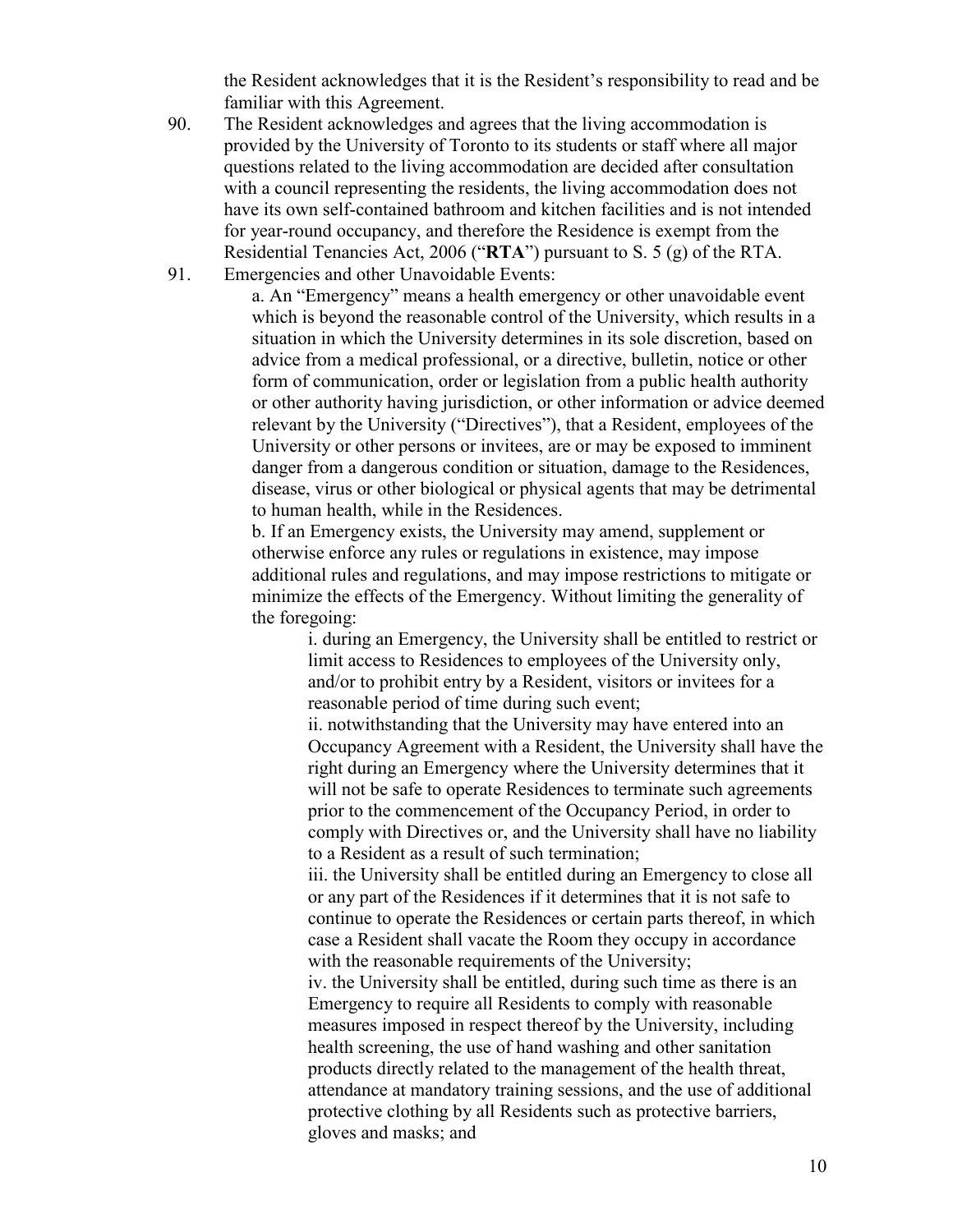v. during an Emergency, the University shall also be entitled to specify specific modes of entry and exit from and to the Residences for Residents generally or Residents who may have a heightened risk of either exposure to a health threat or a heightened risk of transfer of unhealthy condition to other Residents, invitees or visitors in the Residences.

c. Where an Emergency or any other restrictive governmental laws or regulations, fire, damage, or other unavoidable event which is beyond the control of the University, results in the closure of a Residences during the Occupancy Period, the University, in its sole and absolute discretion shall determine what, if any fees shall be refunded to the Resident, having regard to the length of the closure, the nature of the event causing the closure and such other factors as the University deems appropriate in the circumstances.

- 92. The parties acknowledge that the University regularly updates its online portal used to make Reservations. The information available on such portal may be mispriced, described inaccurately, or unavailable and the University may experience delays in updating information and other information on other websites. The University does not guarantee the accuracy or completeness of any information on the portal, including prices, product images, specifications, availability, and services. The University reserves the right to change or update information and to correct errors, inaccuracies, or omissions at any time without prior notice. The College reserves the right to revise its rates at any time prior to accepting a Reservation.
- 93. The University reserves the right to refuse or cancel a Resident's Reservation at any time for certain reasons, including but not limited to: availability, errors in the description or rates, errors in the reservations. The University reserves the right to refuse or cancel the Reservation if fraud or an unauthorized or illegal transaction is suspected.
- 94. Links to Other Websites: A College may be listed on third-party web sites or sites that are not owned or controlled by the University or College. The College has no control over, and assumes no responsibility for, the content, privacy policies, or practices of any third-party web sites or services. The Resident further acknowledges and agrees that the College shall not be responsible or liable, directly or indirectly, for any damage or loss caused or alleged to be caused by or in connection with the use of or reliance on any such content, goods or services available on or through any such web sites or services. The University strongly advises Residents to read the terms and conditions and privacy policies of any third-party web sites or services that they visit.
- 95. The Director or his designate has the right to terminate this Agreement and any Resident's residency (any refunds are at the sole discretion of the College) if the University determines, in its sole discretion, that the Resident has engaged in conduct that could lead to the injury of others, has engaged in threatening or aggressive behaviour towards University staff or Residents, has committed or permits an illegal act to be committed in the Residences, appears to have breached the Criminal Code of Canada, has violated any law, rule, order or regulation of any Federal, Provincial or Municipal Government, has failed to comply with the University of Toronto Code of Conduct, or has breached or failed to observe the Rules and Regulations of the New College Summer Residences.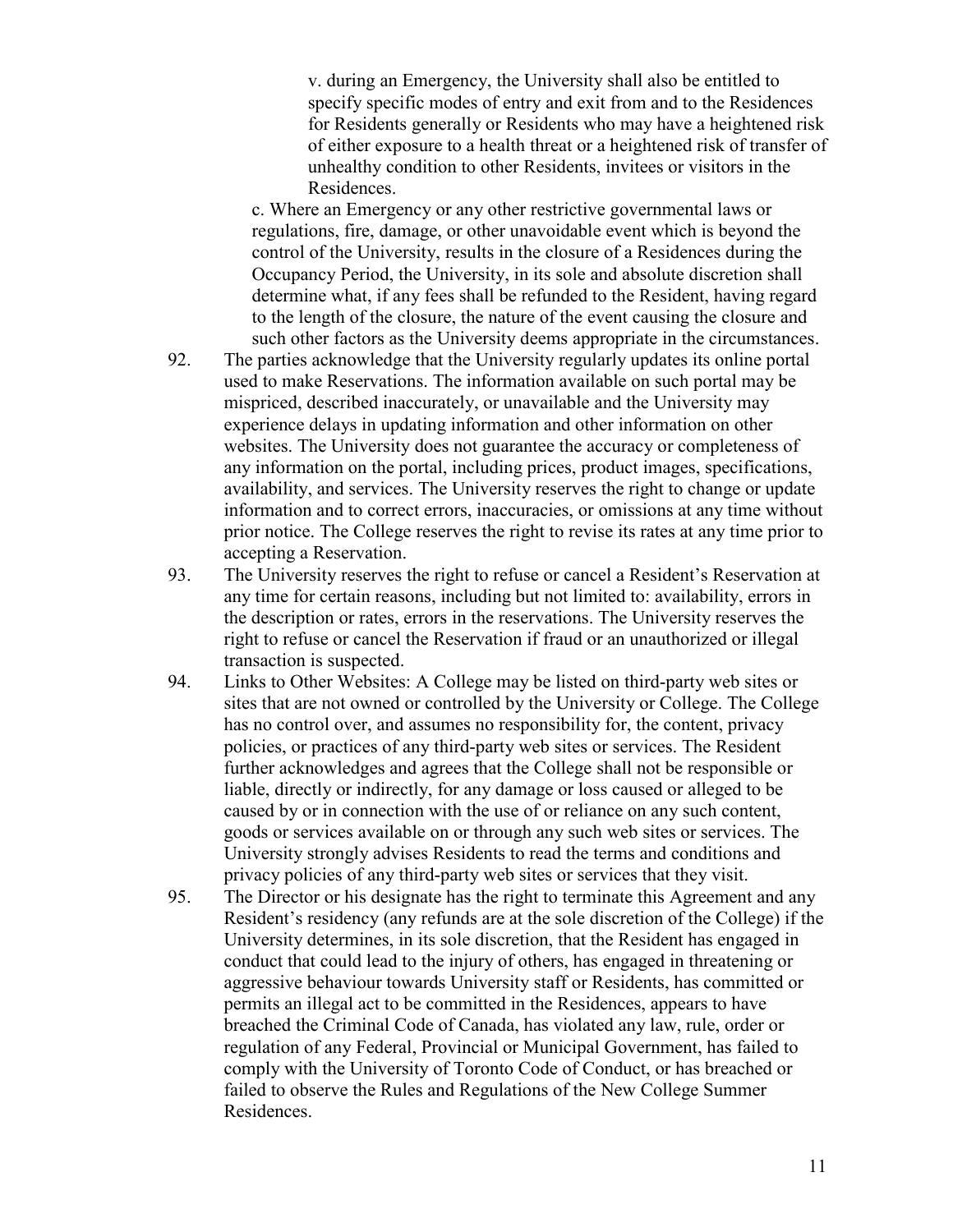96. Once asked to vacate the Residences, the Resident will no longer be permitted to enter the Residences without the approval of the Director or his designate. The Resident may also be prohibited from accessing, attending and retuning to University premises.

## **New College Network Usage Agreement (Schedule "A")**

1. The Resident has read and agreed to be bound by the University of Toronto's policy on the Appropriate Use of Information and Communication Technology and the ITS Computing and Networking Services' Regulations Governing Access to the Internet from U of T Residences. Copies of these policies are available a[t https://its.utoronto.ca/its-units/pgasp/policies\\_guidelines/](https://its.utoronto.ca/its-units/pgasp/policies_guidelines/) and [http://cns.utoronto.ca/new/res-bw-policy.htm.](http://cns.utoronto.ca/new/res-bw-policy.htm)

2. The Residence cannot guarantee that all systems will be able to access the Network. The Resident understands that it is his/her full responsibility to obtain the appropriate hardware and software to access and use the Network.

3. The Resident understands that he/she is responsible for the use by anyone of any device connected to the network port in his/her designated room.

4. The Residence or University may limit usage and/or access to the Network as a result of any breach of policy

or for the purpose of maintaining network security and access to all residents.

5. The Resident recognizes that any abuse of his/her network privileges may result in the suspension of his/her

usage and/or access to the Network, and possibly further disciplinary action which may include academic suspension.

## **In regards to access:**

6. The Resident will register for access of all personal devices on the wired and wireless their own student UTORid via the online web portal presented at first logon.

7. The New College IT Support Office will only provide support to personal computing devices running operating system versions of Microsoft Windows, Apple OSX, Google ChromeOS on the wired Network. The New College IT Support Office does not provide support for any type media devices or gaming systems on the wired Network.

8. The New College IT Support Office will provide basic connectivity support to for all devices on the wireless network provided that it can connect to wireless with authentication support via 802.11x with the resident's UTORid only.

9. The Resident will not damage or alter the network jack located in his/her designated room or other common areas of the Residence. The Resident agrees to pay for any damages to the network jack located in his/her designated room during the period of occupancy.

10. The Resident will not adjust the antennas or wireless access points located in or outside their residence floors or rooms. Such actions will be considered as an academic and residence life offense.

11. The Resident will not connect more than one computer device to a Network jack without prior consent from a College IT Support Specialist. Unauthorized connected switching devices will be confiscated without warning or return by the College IT Support group.

12. The Resident accepts full responsibility for protecting his/her equipment and data, and understands that neither the Residence nor the University is responsible for any loss or damages that may occur.

13. The Resident will not manually assign an IP address to any computer on the New College wired or wireless Network without prior consent from College IT Support Group and the Office of Residence and Student Life.

14. The Resident is recommended to install any popular free or paid Anti-virus software on their device as a means of data protection.

15. The Residence and University reserve the right to perform security audits and conduct remote scans of all devices connected to the wired and wireless Network.

## **In regards to usage:**

16. Downloading and distributing copyrighted material is illegal and subject to the most updated Canadian Copyrighted laws and the University Student Code of Conduct. New College and the University are required to co-operate with law enforcement investigation and internal University investigations including providing network access records.

17. The Resident understands that inappropriate use includes, but is not limited to: